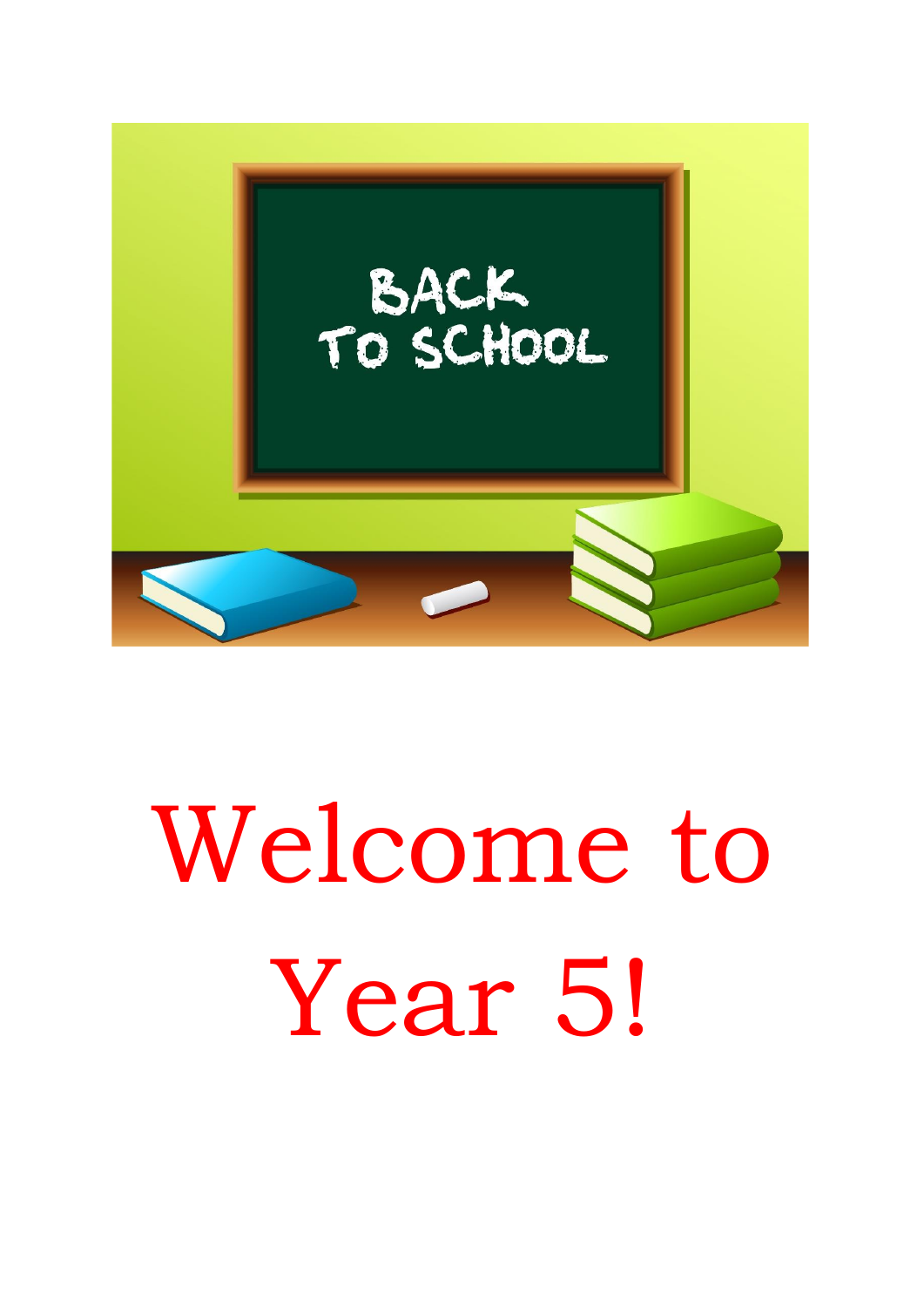Dear Parents and Pupils,

We hope you are all looking forward to starting Year 5 at Sacred Heart. This is an important year, and we aim to work hard and play hard! We have a busy and exciting term with lots of challenging and exciting activities. We will, of course, be following government guidance on safe practice, but will be operating, as far as possible, as normal.

**HOMEWORK -** This is set every evening. Children should work for 45 minutes on homework, handing it in the following morning. Unless a research task has been set, there is homework due in every day. Please also encourage your child to read a variety of authors and genres. There is a class competition to support this with prizes for those who read all 9 genres of literature.

Because Year 5 have PE or matches all afternoon on Wednesdays, children should come into school in their PE kits. They do not need to bring in hats or blazers or school uniforms. On Thursdays they should arrive in PE kits bringing full uniform including hats and blazers to change into.

Mrs Leftwich will be working Mondays to Wednesdays and Mrs Turner will work on Thursdays and Fridays.

Please contact either of us via the school office if you have any questions or need any further clarification

With kind regards,

Mrs Leftwich and Mrs Turner.